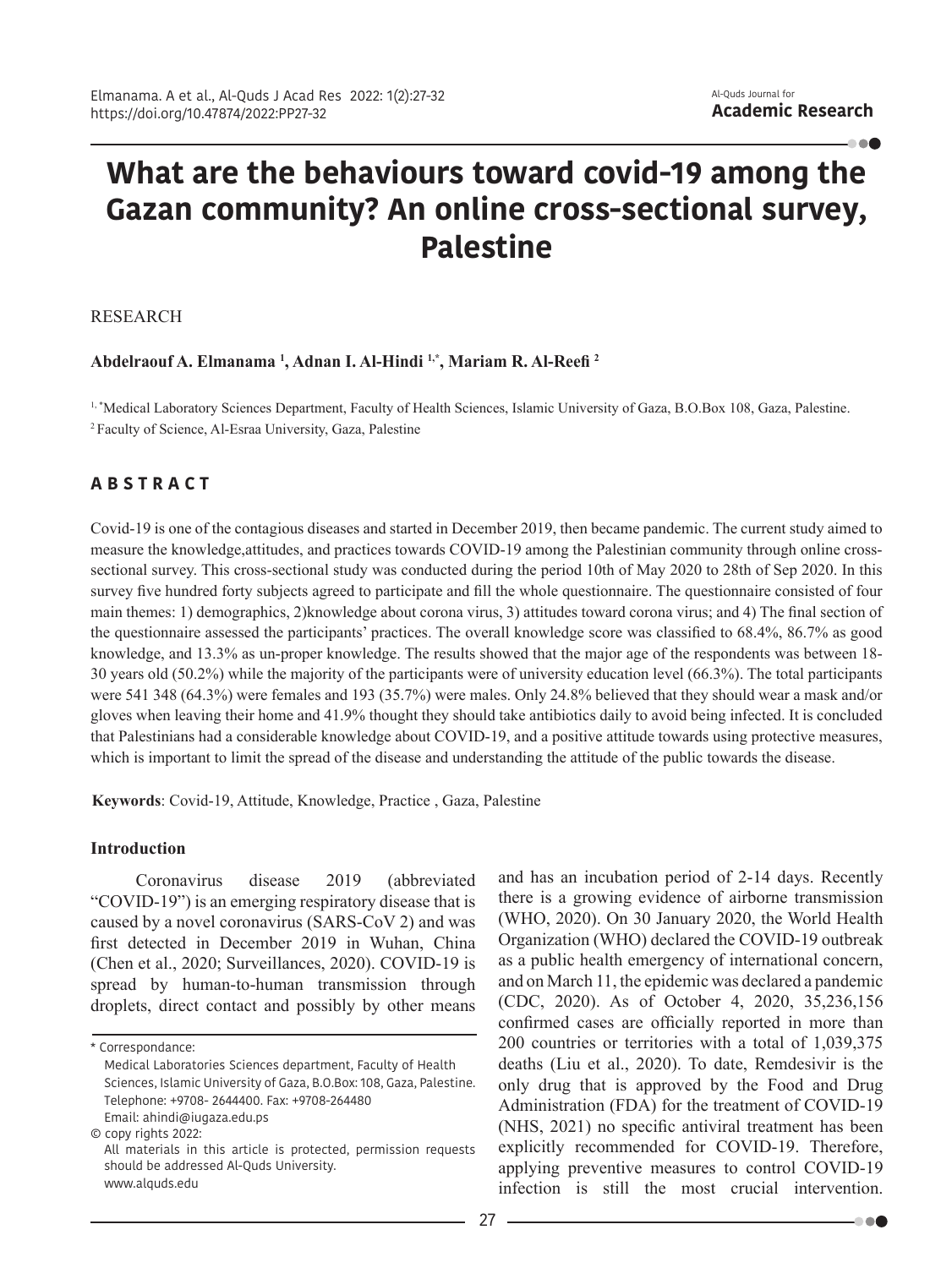Healthcare workers (HCWs) are the primary sector in contact with patients and are an important source of exposure to infected cases in healthcare settings (CDC, 2020; WHO, 2020). The detection of viral RNA by RT-PCR does not necessarily confirm the presence of infectious virus. It was also found that around 90% of patients with milder symptoms had a negative viral RNA test on nasopharyngeal swabs by day 10 postonset, while the test remained positive for a longer time in all severe cases (Liu et al., 2020). This may contribute to silent transmission of the virus. COVID-19 has rapidly spread since its initial identification in Wuhan and has shown a broad spectrum of severity. Early isolation, diagnosis, and management might collectively contribute to a better control of the disease and outcome (Hussain et al., 2020).

During the course of the current outbreak, various strict measures to control transmission were put into Practice. Although the known severity of COVID-19 disease ranges from mild symptoms of upper respiratory tract infection (with or without fever) to severe pneumonia, most reported cases are at the mild end of the spectrum (Lake, 2020). The public services and facilities should provide decontaminating reagents for cleaning hands on a routine basis. Physical contact with wet and contaminated objects should be considered in dealing with the virus, especially agents such as fecal and urine samples that can potentially serve as an alternative route of transmission (Jones et al., 2020). The first two cases of COVID-19 in Gaza strip, Palestine were detected on 22<sup>nd</sup> of March 2020 involving two returnees from Pakistan. As of November, 2021 Gaza Strip has recorded 186,125 positive cases involving 1,627 deaths (WHO, 2021). Movement restrictions among other measures were enforced on 18<sup>th</sup> of March 2020 as a mitigation effort to reduce community spread and the overburdening of the country's health system. Inhabitants of Gaza strip were advised to leave the house only when necessary (basic activities such as buying groceries and seeking medical treatment). Travel outside Gaza strip was banned. Schools and universities were shifted to distance learning. Public facilities, mosques, restaurants, and parks were closed.

This study may provide baseline information to determine the type of intervention that may be required to change misconceptions about the virus and provide better insight to address poor Knowledge about the disease and the development of preventive strategies and health promotion programs. In addition, this can better prepare the government to address future health crises involving infectious diseases. The results of this study may prove useful for future efforts focusing on societal readiness to comply with pandemic control measures. The present study aimed to determine the knowledge, attitudes, and practices towards COVID-19 among the Palestinian community in Gaza Strip.

# **Methods**

# *Population*

This prospective cross-sectional study was conducted during the period  $10<sup>th</sup>$  of May 2020 to 28<sup>th</sup> of Sep 2020. Residents of Gaza were invited to participate in the study through electronic mail and social media pages. An online survey was conducted, and five hundred forty (99.8%) subjects agreed to participate and filled the whole questionnaire. A total 0f 78% of the participants showed knowledge of the epidemiology of COVID-19, 37.6% know the symptoms characteristics, 65.4% know about the sources / mode of transmission, 71.0% know about the precautions and preventive strategies, 46.9% know about treatment, while 100% reported knowledge of the disease symptoms.

# *Ethical considerations*

The Ethical Research Committee of the Islamic University of Gaza approved the study protocol. Participants who gave consent to willingly participate in the survey before they are starting to complete the self-administered questionnaire online. On the first page of the online questionnaire, participants were clearly informed about the background and objectives of the study. Participants were informed that they were free to withdraw at any stage, without giving a reason, and that all information and opinions provided would be anonymous and confidential. Participants who gave consent to willingly participate in the survey would click the 'Continue' button and would then be directed to complete the self-administered questionnaire.

## *Study instrument*

The survey instrument is an adaptation of the measures developed in a study on Pakistani residents (Austrian et al., 2020; Khan, 2020) with modifications. The questionnaire consisted of four main themes: 1) demographics, which surveyed participant's sociodemographic information, including, age, gender, residency, education level and occupation, 2) knowledge about corona virus this section included symptoms, transmission, increased risk groups of corona virus infection, contact, and protection from coronavirus, 3) Attitudes toward corona virus; included 12 points using a five-point Likert scale. For each of 12 statements, participants were asked to state their level of agreement, from "strongly disagree," "disagree,"

Do a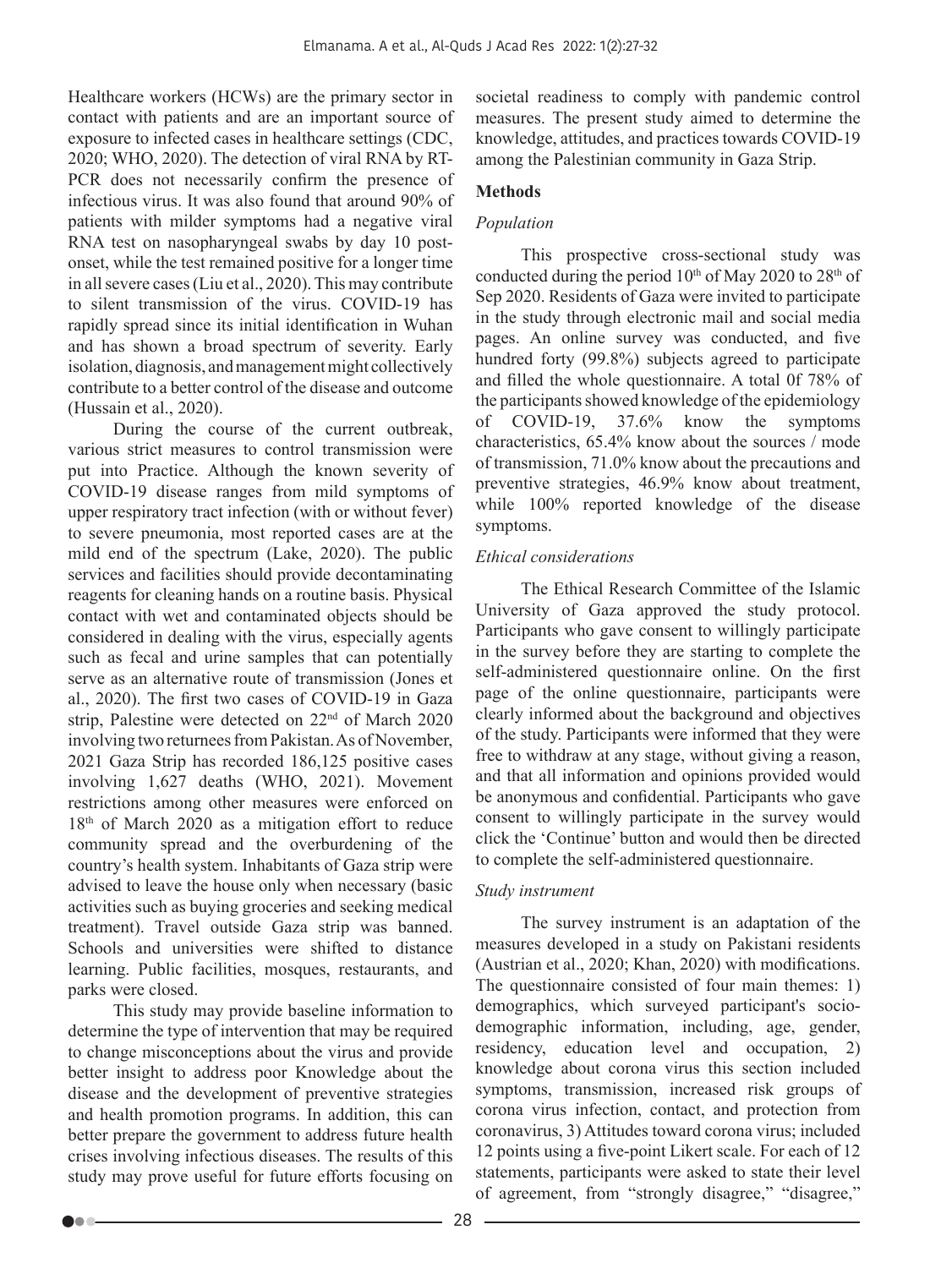"undecided," "agree," or "strongly agree." and 4) The final section of the questionnaire assessed the participants' Practices relevant to corona virus and included three questions the second one consisted of 14 points.

## *Statistical analysis.*

The responses were downloaded as excel sheet. Data were analyzed using SPSS version 22. The results were presented as summary tables, charts and cross tabulation among variables. *Chi* square test was used to detect differences among respondents.  $P$ -value  $\leq 0.05$ was considered statistically significant. The score of KAP questions was calculated by gathering several

**Table 1**: Demographic characteristics of the study participants ( $n = 540$ )

| Characteristic        |                        | N <sub>0</sub> | $\frac{0}{0}$ |
|-----------------------|------------------------|----------------|---------------|
| Gender                | Male                   | 193            | 35.7          |
|                       | Female                 | 347            | 64.3          |
| Age                   | 18-30                  | 271            | 50.2          |
| (years old)           | $31 - 40$              | 144            | 26.7          |
|                       | 41-50                  | 68             | 12.6          |
|                       | 51-60                  | 46             | 8.5           |
|                       | >60                    | 11             | 2.0           |
| Residence             | City                   | 370            | 68.5          |
|                       | Camp/villages          | 170            | 31.5          |
| Level of<br>education | Master's degree        | 140            | 25.9          |
|                       | PhD or board certified | 358            | 66.3          |
|                       | University Level       |                |               |
|                       | High school            | 31             | 5.7           |
|                       | Graduated school       | 11             | 2.0           |
| Field of study        | <b>Health Sciences</b> | 244            | 45.2          |
|                       | Natural Sciences       | 67             | 11.5          |
|                       | <b>Social Sciences</b> | 116            | 21.6          |
|                       | Religious Sciences     | 35             | 6.5           |
|                       | Others                 | 85             | 15.2          |
| Occupation            | Un-Employed            | 96             | 17.8          |
|                       | Employed               | 199            | 36.9          |
|                       | Student                | 176            | 32.6          |
|                       | House Wife             | 68             | 12.6          |

questions together for the same individual and score them.

## **Results**

Demographic characteristics of the study population. A total of 540 questionnaires were completed and included in the study. The demographic data of the study participants are summarized in Table 1. The major age of the respondents was 18-30 years old (50.2%). The majority of the participants were of university education level (66.3%).

television, radio, etc.), followed by social network (Facebook, Twitter, blog, etc.). Other sources included friends or family members, medical personnel and academic training courses.

## *Knowledge scores of the participants*

The cognitive information about the virus has been limited and a total mark has been determined, and the mark is decreasing according to the correctness of the information among the participants.

All participants admitted that they had heard about COVID-19, except four participants. The majority of respondents stated that their sources of knowledge were Media (newspaper,

#### *Awareness of COVID-19 symptoms, and contagiousness*

The responses to questions about SARS CoV-2 are displayed in Table 2. The majority of the respondents (99.6%) knew that COVID-19 is a contagious disease, and 73.3% correctly identified the need for isolation. However, only 27.4% were aware of the incubation period. 59.6% of the respondents stated that bats are the origin of this novel virus.

## *Awareness, knowledge of infection prevention measures and travel recommendations*

Around two thirds of the participants knew the recommended general infection control precautions, 82.6% thought that should wash or disinfect their hands after touching the personal belongings, and 83.9% wash or disinfect their hands after shaking hands with people who are coughing and / or cold. Only 24.8% believed that they should wear a mask and / or gloves

|                                                                                                  |                                                                                                                                                                                      | Correct response |               |
|--------------------------------------------------------------------------------------------------|--------------------------------------------------------------------------------------------------------------------------------------------------------------------------------------|------------------|---------------|
|                                                                                                  | <b>Ouestion</b>                                                                                                                                                                      | NО               | $\frac{0}{0}$ |
| Table 2: Responses<br>to SARS Cov-2<br>virus, and<br>COVID-19 disease<br>questions ( $n = 540$ ) | - Is COVID-19 a contagious disease?<br>- If a person comes in contact with corona virus patient or develop corona<br>virus infection for how long do, we need to isolate the person? | 538<br>396       | 99.6<br>73.3  |
|                                                                                                  | - How much time does it take corona virus symptoms to appear after<br>person gets infected?                                                                                          |                  | 274           |
|                                                                                                  | - What is the origin of COVID-19 disease?                                                                                                                                            | 322              | 59.6          |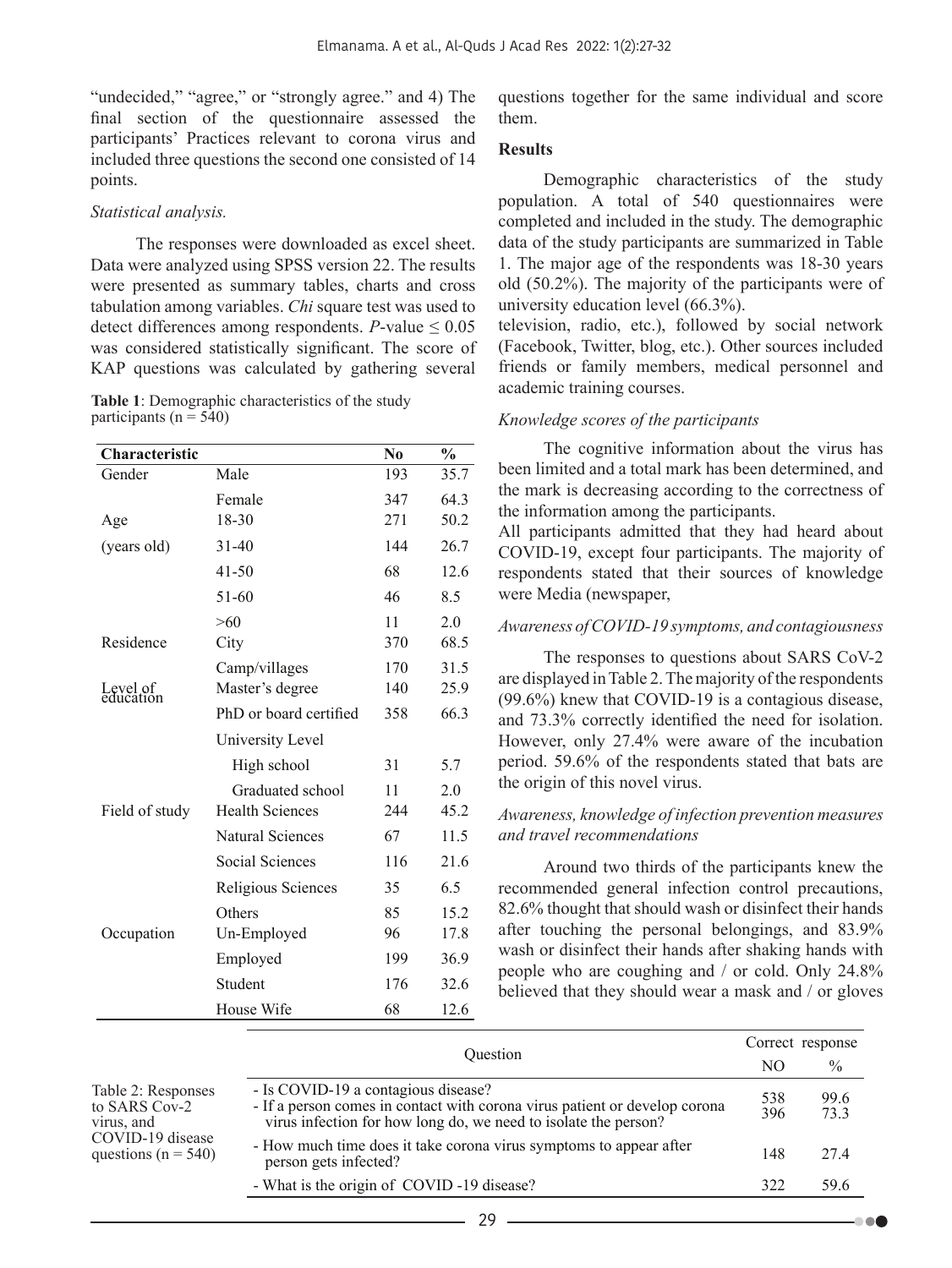when leaving their home and 41.9% thought they should take antibiotics daily to avoid being infected. Regarding travel recommendations, 97.2% thought that travel should be restricted to and from areas with the diseases to avoid the spread of the disease.

## *Awareness/Fear or concerns from COVID-19 pandemic*

A total of 55.6% of respondents have fears concerning their wellbeing, 83.9% have concerns towards the health and fate of their children (Table 4). The highest percentage of concern was recorded for concerns about parents and grandparents (83.9%). About half of respondents expressed their fear of losing income.



Figure 1: Fear or concerns from COVID-19 pandemic

Demographic variable and knowledge of COVID-19.Table 3, shows the correlation between the education level of participants' and knowledge score. knowledge decreases as age increases. There was no significant difference in the total mean knowledge score between Master's degree and PhD, University, high school, and graduated school (25.9%, 66.3%, 5.7%, and 2% respectively), (*P*=0.436) although significant variability in some knowledge aspects was noted.

## **Discussion**

bo a

This study is the first epidemiological survey aimed at assessing the knowledge of individuals within Gaza strip towards the COVID-19 pandemic as well as identifying key areas of concerns and needs for optimal sub-national and community intervention. The results of this study showed that most participants had a good base of knowledge about COVID19, which is similar to other studies conducted elsewhere. The finding of a high response rate (99.8%) of COVID-19, questions may be due to the sample characteristics; 68.5% of the participants come from the cities and are therefore more likely to come from privileged groups that are more knowledgeable COVID-19, this corresponds to

|  |                             | Table 3: Correlation between Knowledge scores and |  |
|--|-----------------------------|---------------------------------------------------|--|
|  | Demographic characteristics |                                                   |  |

| Variable              |                                                  | Total score                                               | P- value |
|-----------------------|--------------------------------------------------|-----------------------------------------------------------|----------|
| Level of<br>education | Master's<br>degree and<br>PhD                    | 140 (25.9)                                                | 0.436    |
|                       | University<br>High school<br>Graduated<br>school | 358 (66.3)<br>31(5.7)<br>11(2)                            |          |
| Age (years<br>old)    | 18-30<br>$31 - 40$<br>41-50<br>51-60<br>>60      | 271 (50.2)<br>144(26.7)<br>68(12.6)<br>46(8.5)<br>11(2.0) | 0.74     |
|                       | Health<br>sciences                               | 116(21.5)                                                 | 0.001    |
| Field of<br>study     | Natural<br>Sciences                              | 35(6.5)                                                   |          |
|                       | Social<br>Sciences                               | 244 (45.3)                                                |          |
|                       | Religious<br>Sciences                            | 62(11.5)                                                  |          |
|                       | Others                                           | 82 (15.2)                                                 |          |

another study conducted in the West Bank (Rugarabamu, and Byanaku, 2020; Zhong et al., 2020).

This survey was dominated by female (64.3%) respondents who are educated up to college (Bachelor) degree (48.6%) with an overall 68.4% awareness of COVID-19 thus, depicting that the respondents are knowledgeable about COVID-19 pandemic. To control for this factor, future knowledge, attitudes, and practices studies should include a greater proportion of participants from villages and camps. It is, however, noteworthy that not more than 92.2% of the participants hold a bachelor's degree or above. The strength of this study is the first published epidemiological survey aimed at assessing the knowledge of individuals within Gaza strip, which was during a peak of the COVID-19 outbreak. There was a study in Palestine, but at the national level, it included the Gaza Strip and the West Bank focusing on the variations in COVID-19 spread and control measures in the Palestinian Territories (Shaheen, and Abedrabbo, 2021) knowledge of disease symptoms measures was excellent, and the knowledge of disease recommended daily protective measures was better. The results also demonstrate that, although some variability was noted in knowledge about certain aspects of COV-19 between the groups, the total knowledge scores were different.

The total knowledge score was affected by level of education or age but does not reach the significance level  $(P-value > 0.005)$ . Only the college type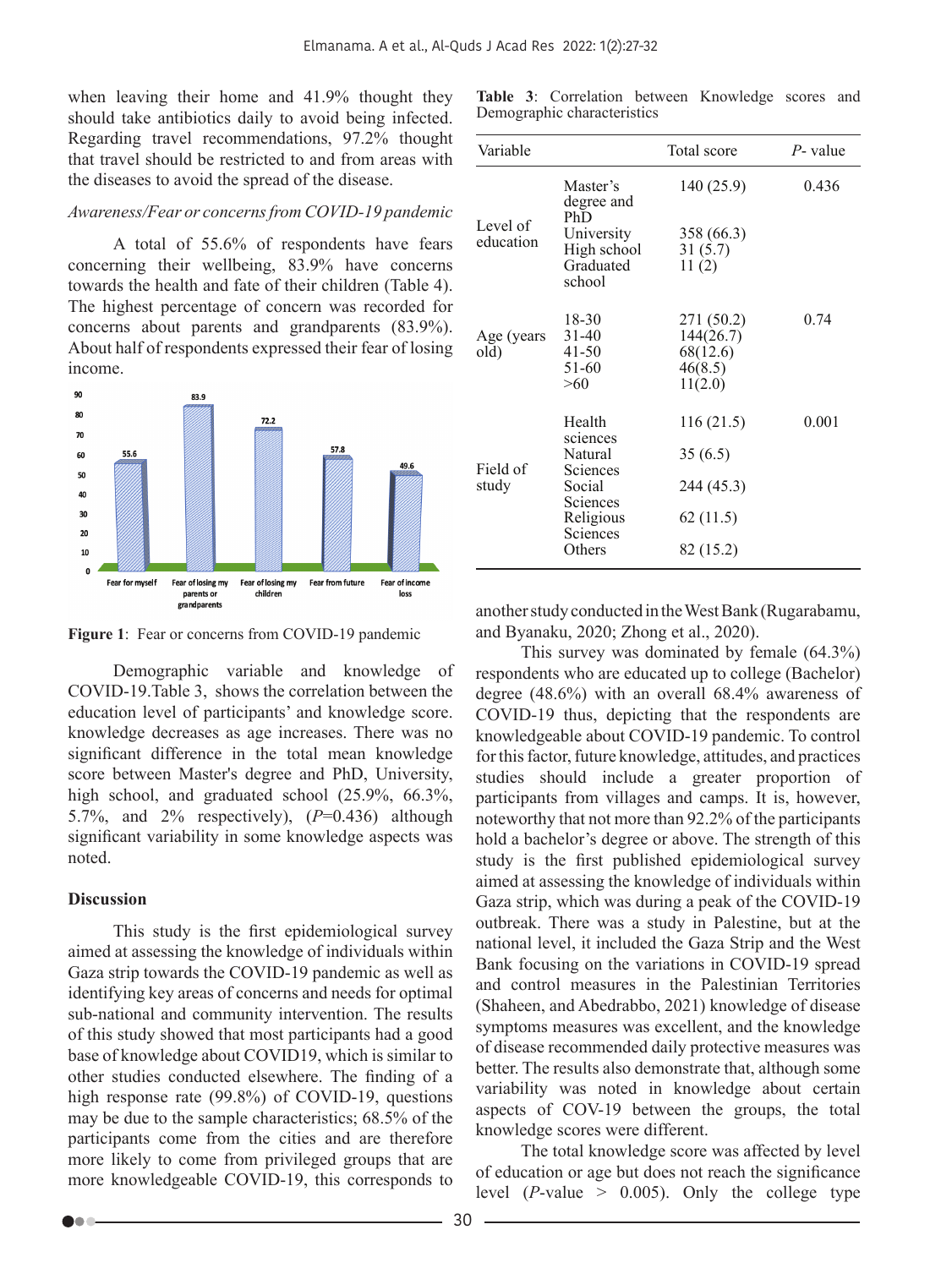|                         |                | MSc. & PhD | University | High school | Grad school | P-Value |
|-------------------------|----------------|------------|------------|-------------|-------------|---------|
| Total Knowledge score   | Good Knowledge | 122(26.1)  | 313(66.9)  | 24(5.1)     | 9(1.9)      | 0.436   |
|                         | Poor Knowledge | 18(25)     | 45(62.5)   | 7(9.7)      | 2(2.8)      |         |
| Epidemiology            | Good Knowledge | 136(26.4)  | 339(65.8)  | 29(5.6)     | 11(2.1)     | 0.545   |
|                         | Poor Knowledge | 4(16)      | 19(76)     | 2(8)        | 0(0)        |         |
| Symptom                 | Good Knowledge | 39(26.5)   | 97(66)     | 8(5.4)      | 3(2)        | 0.99    |
| characteristics         | Poor Knowledge | 101(25.7)  | 261(66.4)  | 23(5.9)     | 8(2)        |         |
| Treatment               | Good Knowledge | 75(29.9)   | 118(63.7)  | 9(3.6)      | 7(2.8)      | 0.039   |
|                         | Poor Knowledge | 65(22.5)   | 198(68.5)  | 22(7.6)     | 4(1.4)      |         |
| precautions and preven- | Good Knowledge | 127(26.5)  | 317(66)    | 26(5.4)     | 10(2.1)     | 0.717   |
| tive strategies         | Poor Knowledge | 13(21.7)   | 41(68.3)   | 5(8.3)      | 1(1.7)      |         |
| sources and mode of     | Good Knowledge | 87(29.3)   | 189(63.6)  | 16(5.4)     | 5(1.7)      | 0.24    |
| transmission            | Poor Knowledge | 53(21.8)   | 169(69.5)  | 15(6.5)     | 6(2.5)      |         |
| Total                   |                | 140(25.9)  | 358(66.3)  | 31(5.7)     | 11(2.0)     |         |

**Table 4**: Responses to SARS, COVID-19 questions  $(n = 540)$ 

significantly affected the total knowledge score (*P*value  $= 0.001$ ). Additionally, this study measured the participant's awareness towards disease aspects that are scientifically valid yet within public reach and knowledge level. The study explored new knowledge aspects, including disease epidemiology, infection sources, treatment. Our results are in accordance with previous studies (Austrian et al., 2020; Olapegba et al., 2020; WHO, 2020). However, in addition to testing more knowledge aspects, we used a multiple-choice question format and a true / false format, which may have posed some difficulty to the participants and this diversity in asking questions may explain the overall higher knowledge score observed in our sample (68.4%) compared with the findings of (Abdelhafiz et al., 2020) the mean of mean knowledge score was 16.39%. Our result was less than that reported in other studies (99.9%) (Reuben et al., 2020). Being the populous aera the Gaza Strip is home to a population of approximately 1.9 million people, including some 1.4 million Palestine refugees (Al Himdiat, 2018).

Collating such information is necessary for the promotion of major preventive behaviors including personal hygiene, social distancing as well as appraising the challenges emanating because of prolonged lockdown and restrictions. With the novelty of COVID-19 and its pathological and epidemiological uncertainties further studies and investigations are needed. In agreement with our findings, previous studies conducted in different Asian countries (Zhong et al., 2020; Azlan et al., 2020) Egypt, Kenya and Nigeria (Austrian et al., 2020; Olapegba et al., 2020; WHO, 2020) indicated high COVID-19 knowledge among the population. The high level of COVID-19 knowledge recorded in this study could be attributed to

the type of respondents who participated in the survey. This has been the opposite from multiple studies published about the disease in China (Li et al., 2020; Liang et al., 2020).

## **Conclusions and Recommendations**

In general, Palestinians had a considerable knowledge about COVID-19, and a positive attitude towards using protective measures, which is important to limit the spread of the disease. This knowledge is mainly acquired through Media (newspaper, television, radio, etc.), and social media. Concerned authorities need to tailor any future awareness campaigns to suite the existing knowledge of their inhabitants which can be measured through public surveillance studies.

#### **Ethical Approval and Consent to participate**

Ethical approval was obtained from Ethical Research Committee of the Islamic University of Gaza. Participants gave consent to willingly participate in the survey before they are starting to complete the selfadministered questionnaire online.

## **Availability of supporting data**

All data generated or analysed during this study are included in this article.

## **Competing interest**

None

## **Authors' contributions**

Abdelraouf A. Elmanama and Adnan Al-Hindi designed the study and wrote the manuscript. Mariam R. Al-

 $\bullet\bullet\bullet$